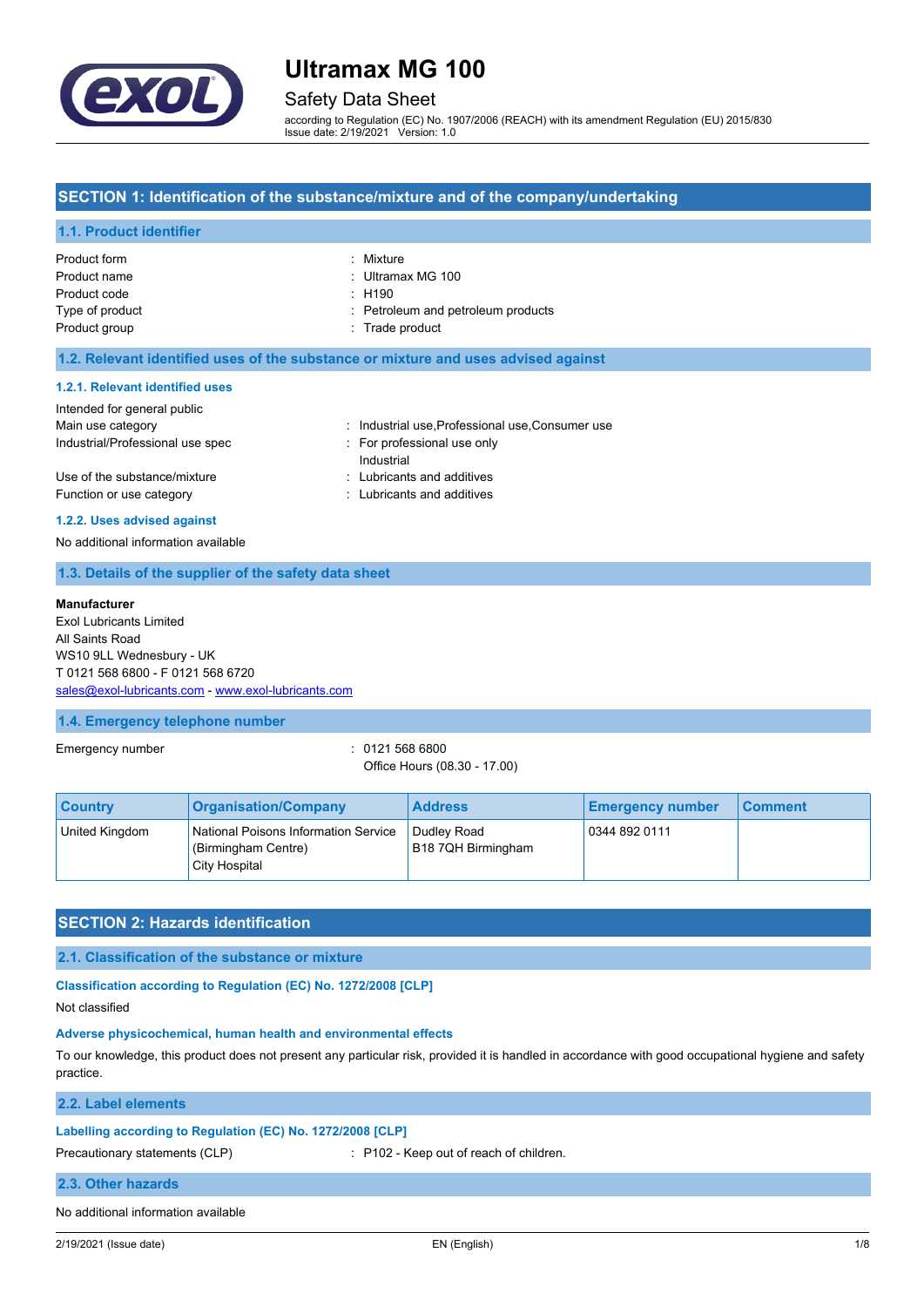# Safety Data Sheet

according to Regulation (EC) No. 1907/2006 (REACH) with its amendment Regulation (EU) 2015/830

## **SECTION 3: Composition/information on ingredients**

## **3.1. Substances**

### Not applicable

### **3.2. Mixtures**

| <b>Name</b>                                                                              | <b>Product identifier</b>                                                                                | $\frac{9}{6}$   | <b>Classification according to</b><br><b>Regulation (EC) No.</b><br>1272/2008 [CLP] |
|------------------------------------------------------------------------------------------|----------------------------------------------------------------------------------------------------------|-----------------|-------------------------------------------------------------------------------------|
| Baseoil - Unspecified - Distillates (Petroleum),<br>Solvent-Dewaxed Heavy Paraffinic     | (CAS-No.) 64742-65-0<br>(EC-No.) 265-169-7<br>(EC Index-No.) 649-474-00-6<br>(REACH-no) 01-2119471299-27 | $\geq 30 - 40$  | Asp. Tox. 1, H304                                                                   |
| Baseoil - Unspecified - Distillates (Petroleum),<br><b>Hydrotreated Heavy Paraffinic</b> | (CAS-No.) 64742-54-7<br>(EC-No.) 265-157-1<br>(EC Index-No.) 649-467-00-8<br>(REACH-no) 01-2119484627-25 | $\geq 30 - 540$ | Asp. Tox. 1, H304                                                                   |

Full text of H-statements: see section 16

# **SECTION 4: First aid measures**

### **4.1. Description of first aid measures**

| First-aid measures after inhalation   | : Remove person to fresh air and keep comfortable for breathing. |
|---------------------------------------|------------------------------------------------------------------|
| First-aid measures after skin contact | Wash skin with plenty of water.                                  |
| First-aid measures after eye contact  | : Rinse eyes with water as a precaution.                         |
| First-aid measures after ingestion    | : Call a poison center or a doctor if you feel unwell.           |

**4.2. Most important symptoms and effects, both acute and delayed**

No additional information available

**4.3. Indication of any immediate medical attention and special treatment needed**

Treat symptomatically.

| <b>SECTION 5: Firefighting measures</b>                    |                                                                                                                                             |  |  |
|------------------------------------------------------------|---------------------------------------------------------------------------------------------------------------------------------------------|--|--|
| 5.1. Extinguishing media                                   |                                                                                                                                             |  |  |
| Suitable extinguishing media                               | : Water spray. Dry powder. Foam. Carbon dioxide.                                                                                            |  |  |
| 5.2. Special hazards arising from the substance or mixture |                                                                                                                                             |  |  |
| Hazardous decomposition products in case of fire           | : Toxic fumes may be released.                                                                                                              |  |  |
| 5.3. Advice for firefighters                               |                                                                                                                                             |  |  |
| Protection during firefighting                             | : Do not attempt to take action without suitable protective equipment. Self-contained<br>breathing apparatus. Complete protective clothing. |  |  |

| <b>SECTION 6: Accidental release measures</b>                            |  |
|--------------------------------------------------------------------------|--|
| 6.1. Personal precautions, protective equipment and emergency procedures |  |

# **6.1.1. For non-emergency personnel**

Emergency procedures **in the contract of the Contract Contract Contract Contract Contract Contract Contract Contract Contract Contract Contract Contract Contract Contract Contract Contract Contract Contract Contract Contra**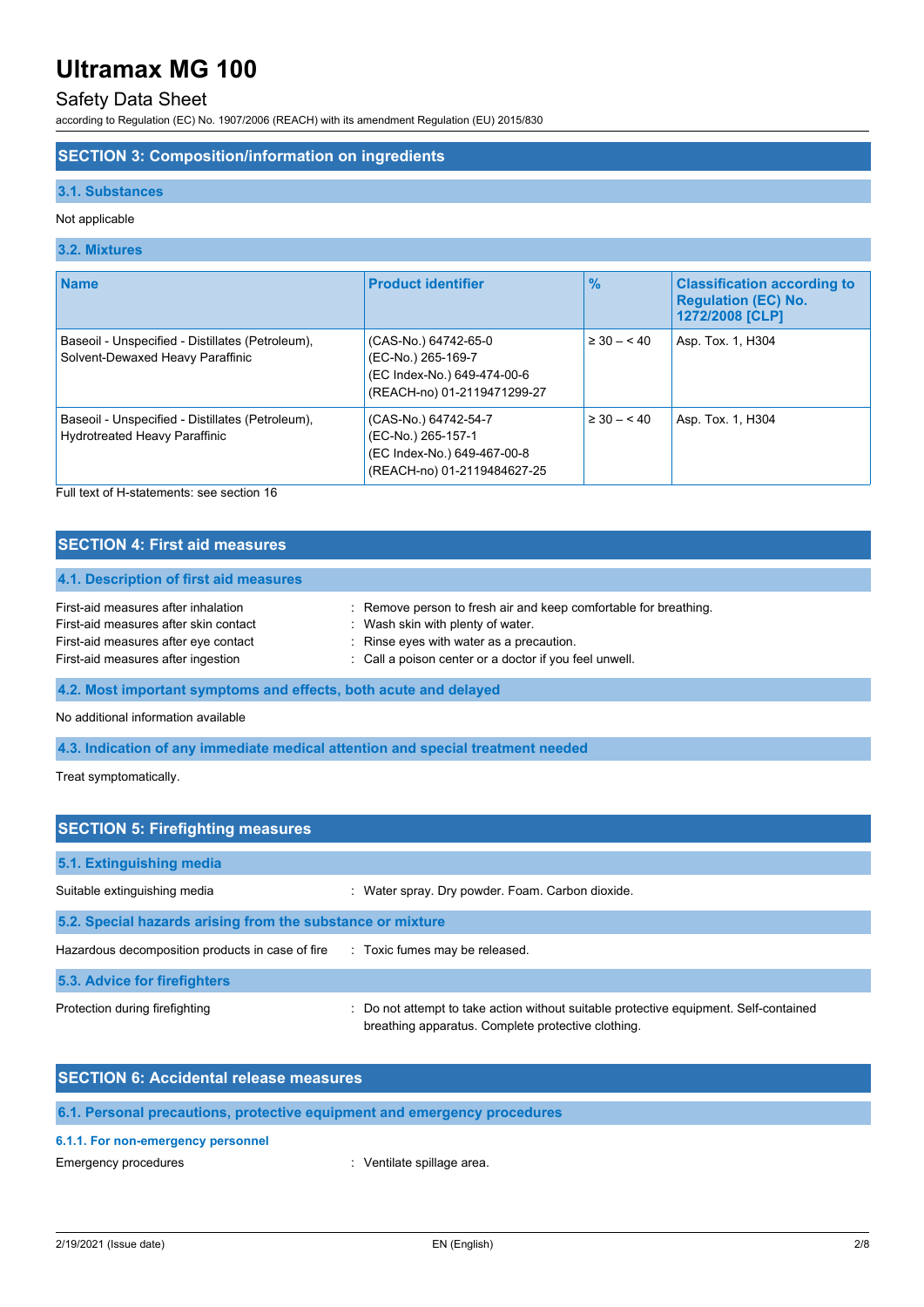# Safety Data Sheet

according to Regulation (EC) No. 1907/2006 (REACH) with its amendment Regulation (EU) 2015/830

| 6.1.2. For emergency responders                           |                                                                                                                                                                |  |  |
|-----------------------------------------------------------|----------------------------------------------------------------------------------------------------------------------------------------------------------------|--|--|
| Protective equipment                                      | : Do not attempt to take action without suitable protective equipment. For further information<br>refer to section 8: "Exposure controls/personal protection". |  |  |
| <b>6.2. Environmental precautions</b>                     |                                                                                                                                                                |  |  |
| Avoid release to the environment                          |                                                                                                                                                                |  |  |
| 6.3. Methods and material for containment and cleaning up |                                                                                                                                                                |  |  |
| Methods for cleaning up<br>Other information              | Take up liquid spill into absorbent material.<br>: Dispose of materials or solid residues at an authorized site.                                               |  |  |
| 6.4. Reference to other sections                          |                                                                                                                                                                |  |  |
| For further information refer to section 13.              |                                                                                                                                                                |  |  |
| <b>SECTION 7: Handling and storage</b>                    |                                                                                                                                                                |  |  |

| 7.1. Precautions for safe handling                |                                                                                                                                                                                            |
|---------------------------------------------------|--------------------------------------------------------------------------------------------------------------------------------------------------------------------------------------------|
| Precautions for safe handling<br>Hygiene measures | Ensure good ventilation of the work station. Wear personal protective equipment.<br>: Do not eat, drink or smoke when using this product. Always wash hands after handling the<br>product. |
|                                                   |                                                                                                                                                                                            |

# **7.2. Conditions for safe storage, including any incompatibilities** Storage conditions **Storage conditions** : Store in a well-ventilated place. Keep cool.

**7.3. Specific end use(s)**

No additional information available

# **SECTION 8: Exposure controls/personal protection**

#### **8.1. Control parameters**

### **8.1.1 National occupational exposure and biological limit values**

No additional information available

### **8.1.2. Recommended monitoring procedures**

No additional information available

### **8.1.3. Air contaminants formed**

No additional information available

### **8.1.4. DNEL and PNEC**

No additional information available

### **8.1.5. Control banding**

No additional information available

### **8.2. Exposure controls**

### **8.2.1. Appropriate engineering controls**

### **Appropriate engineering controls:**

Ensure good ventilation of the work station.

#### **8.2.2. Personal protection equipment**

### **Personal protective equipment symbol(s):**

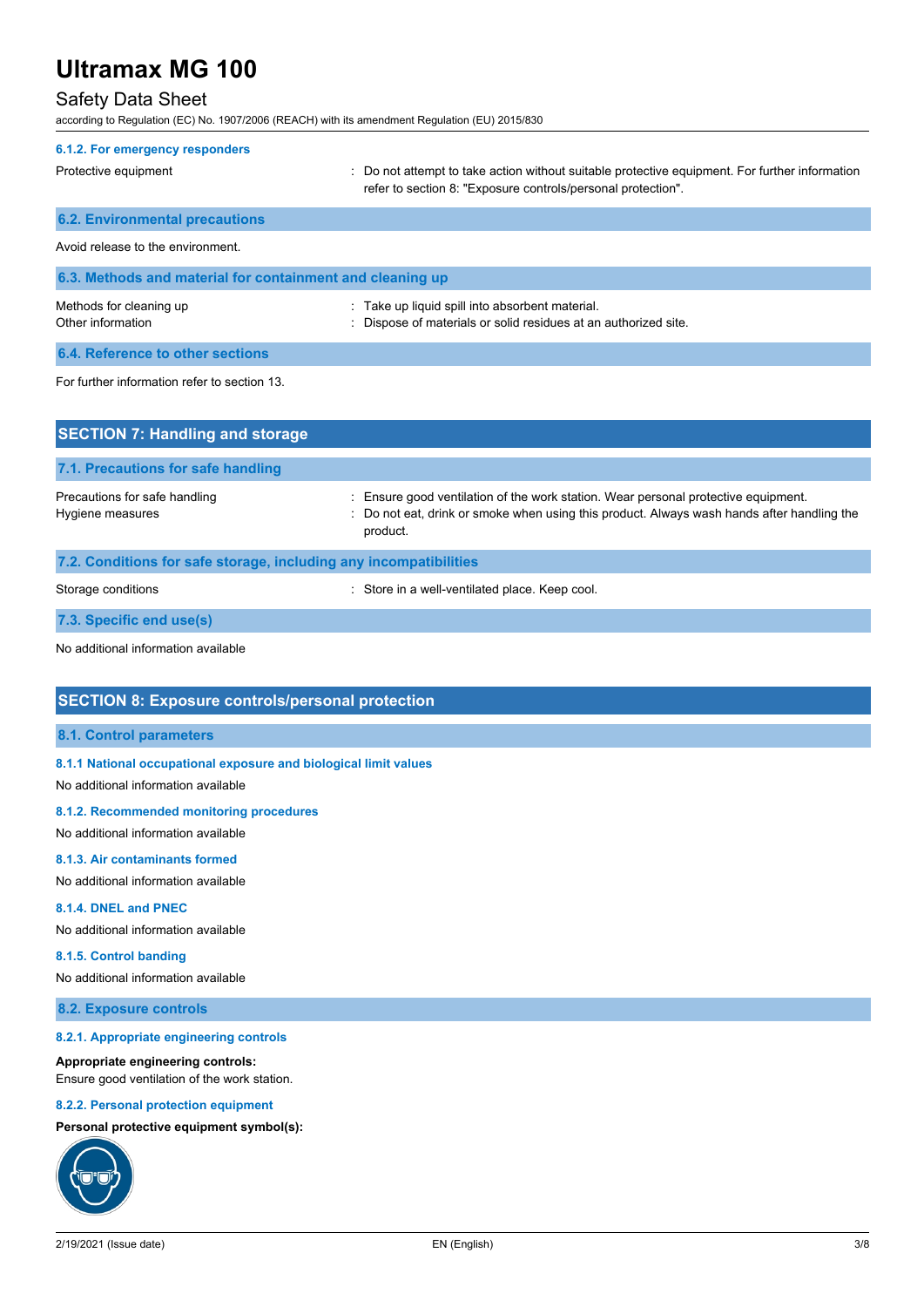# Safety Data Sheet

according to Regulation (EC) No. 1907/2006 (REACH) with its amendment Regulation (EU) 2015/830

### **8.2.2.1. Eye and face protection**

| Eye protection: |  |
|-----------------|--|
| Safety glasses  |  |

### **8.2.2.2. Skin protection**

|  | Skin and body protection: |
|--|---------------------------|
|  |                           |

Wear suitable protective clothing

| Hand protection: |  |  |
|------------------|--|--|
| Decision alergan |  |  |

Protective gloves

#### **8.2.2.3. Respiratory protection**

### **Respiratory protection:**

In case of insufficient ventilation, wear suitable respiratory equipment

### **8.2.2.4. Thermal hazards**

No additional information available

### **8.2.3. Environmental exposure controls**

## **Environmental exposure controls:**

Avoid release to the environment.

| <b>SECTION 9: Physical and chemical properties</b>         |                                                        |  |  |  |
|------------------------------------------------------------|--------------------------------------------------------|--|--|--|
| 9.1. Information on basic physical and chemical properties |                                                        |  |  |  |
| Physical state                                             | : Liquid                                               |  |  |  |
| Colour                                                     | : brown.                                               |  |  |  |
| Odour                                                      | Perceptible odour.                                     |  |  |  |
| Odour threshold                                            | No data available                                      |  |  |  |
| pH                                                         | No data available.                                     |  |  |  |
| Relative evaporation rate (butylacetate=1)                 | No data available                                      |  |  |  |
| Melting point<br>Freezing point                            | : $< -32$ °C<br>No data available<br>No data available |  |  |  |
| Boiling point<br>Flash point<br>Auto-ignition temperature  | $\therefore$ 225 °C<br>No data available.              |  |  |  |
| Decomposition temperature                                  | No data available                                      |  |  |  |
| Flammability (solid, gas)                                  | Not applicable                                         |  |  |  |
| Vapour pressure                                            | No data available                                      |  |  |  |
| Relative vapour density at 20 °C                           | No data available.                                     |  |  |  |
| Relative density                                           | $0.891(20^{\circ}C)$                                   |  |  |  |
| Solubility                                                 | insoluble in water.                                    |  |  |  |
| Partition coefficient n-octanol/water (Log Pow)            | No data available                                      |  |  |  |
| Viscosity, kinematic                                       | 100 mm <sup>2</sup> /s @ 40 deg C                      |  |  |  |
| Viscosity, dynamic                                         | No data available                                      |  |  |  |
| Explosive properties                                       | No data available                                      |  |  |  |
| Oxidising properties                                       | No data available                                      |  |  |  |
| <b>Explosive limits</b>                                    | No data available                                      |  |  |  |

# **9.2. Other information**

No additional information available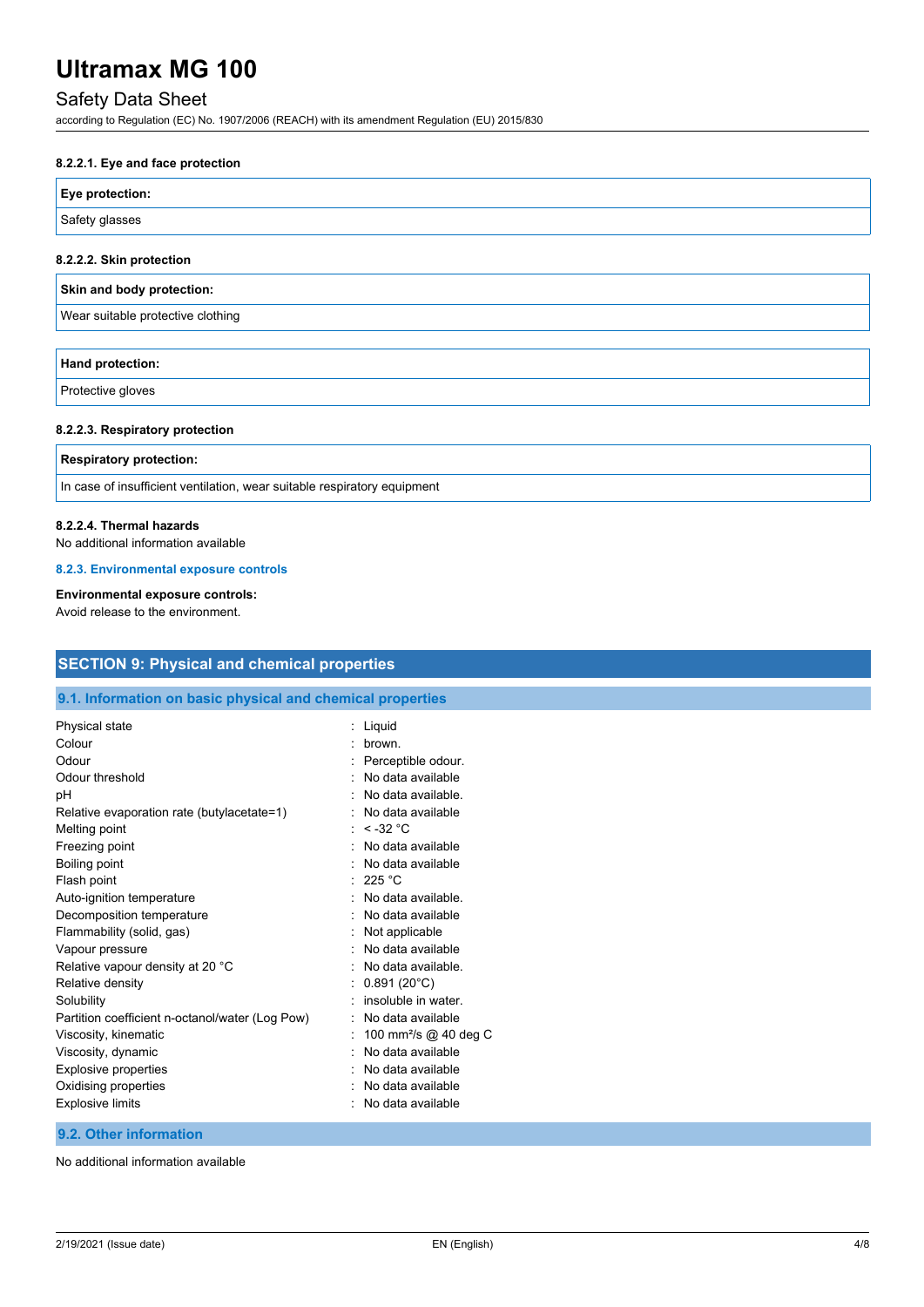# Safety Data Sheet

according to Regulation (EC) No. 1907/2006 (REACH) with its amendment Regulation (EU) 2015/830

### **SECTION 10: Stability and reactivity**

### **10.1. Reactivity**

The product is non-reactive under normal conditions of use, storage and transport.

### **10.2. Chemical stability**

Stable under normal conditions.

**10.3. Possibility of hazardous reactions**

No dangerous reactions known under normal conditions of use.

**10.4. Conditions to avoid**

None under recommended storage and handling conditions (see section 7).

#### **10.5. Incompatible materials**

No additional information available

**10.6. Hazardous decomposition products**

Under normal conditions of storage and use, hazardous decomposition products should not be produced.

## **SECTION 11: Toxicological information**

#### **11.1 Information on toxicological effects**

| Acute toxicity (oral)             | Not classified                    |
|-----------------------------------|-----------------------------------|
| Acute toxicity (dermal)           | : Not classified                  |
| Acute toxicity (inhalation)       | : Not classified                  |
| Skin corrosion/irritation         | Not classified                    |
|                                   | pH: No data available.            |
| Serious eye damage/irritation     | Not classified                    |
|                                   | pH: No data available.            |
| Respiratory or skin sensitisation | · Not classified                  |
| Germ cell mutagenicity            | : Not classified                  |
| Carcinogenicity                   | : Not classified                  |
| Reproductive toxicity             | Not classified                    |
| STOT-single exposure              | Not classified                    |
| STOT-repeated exposure            | : Not classified                  |
| Aspiration hazard                 | : Not classified                  |
| <b>Ultramax MG 100</b>            |                                   |
| Viscosity, kinematic              | 100 mm <sup>2</sup> /s @ 40 deg C |

## **SECTION 12: Ecological information 12.1. Toxicity** Ecology - general states of the product is not considered harmful to aquatic organisms nor to cause long-term adverse effects in the environment. Hazardous to the aquatic environment, short-term (acute) : Not classified Hazardous to the aquatic environment, long-term (chronic) : Not classified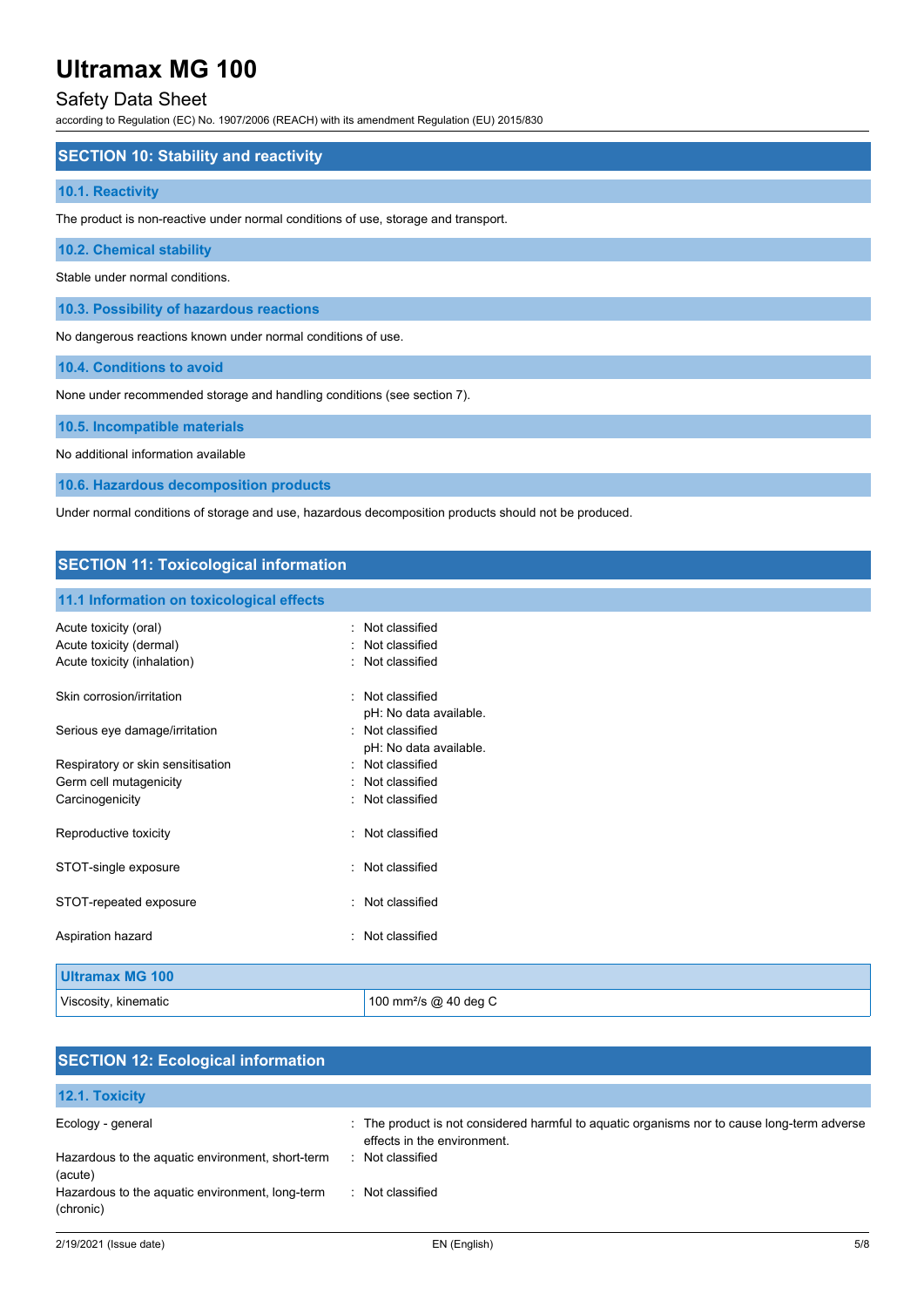# Safety Data Sheet

according to Regulation (EC) No. 1907/2006 (REACH) with its amendment Regulation (EU) 2015/830

Not rapidly degradable

| 12.2. Persistence and degradability      |
|------------------------------------------|
| No additional information available      |
| 12.3. Bioaccumulative potential          |
| No additional information available      |
| 12.4. Mobility in soil                   |
| No additional information available      |
| 12.5. Results of PBT and vPvB assessment |
| No additional information available      |
| 12.6. Other adverse effects              |

No additional information available

## **SECTION 13: Disposal considerations**

**13.1. Waste treatment methods**

Waste treatment methods : Dispose of contents/container in accordance with licensed collector's sorting instructions.

# **SECTION 14: Transport information**

| In accordance with ADR / IMDG / IATA / ADN / RID |                |                |                |                |
|--------------------------------------------------|----------------|----------------|----------------|----------------|
| <b>ADR</b>                                       | <b>IMDG</b>    | <b>IATA</b>    | <b>ADN</b>     | <b>RID</b>     |
| 14.1. UN number                                  |                |                |                |                |
| $UN -$                                           | Not applicable | Not applicable | Not applicable | Not applicable |
| 14.2. UN proper shipping name                    |                |                |                |                |
| Not applicable                                   | Not applicable | Not applicable | Not applicable | Not applicable |
| 14.3. Transport hazard class(es)                 |                |                |                |                |
| Not applicable                                   | Not applicable | Not applicable | Not applicable | Not applicable |
| 14.4. Packing group                              |                |                |                |                |
| Not applicable                                   | Not applicable | Not applicable | Not applicable | Not applicable |
| <b>14.5. Environmental hazards</b>               |                |                |                |                |
| Dangerous for the<br>environment : No            | Not applicable | Not applicable | Not applicable | Not applicable |
| No supplementary information available           |                |                |                |                |

**14.6. Special precautions for user**

**Overland transport** No data available **Transport by sea** Not applicable **Air transport** Not applicable **Inland waterway transport** Not applicable **Rail transport** Not applicable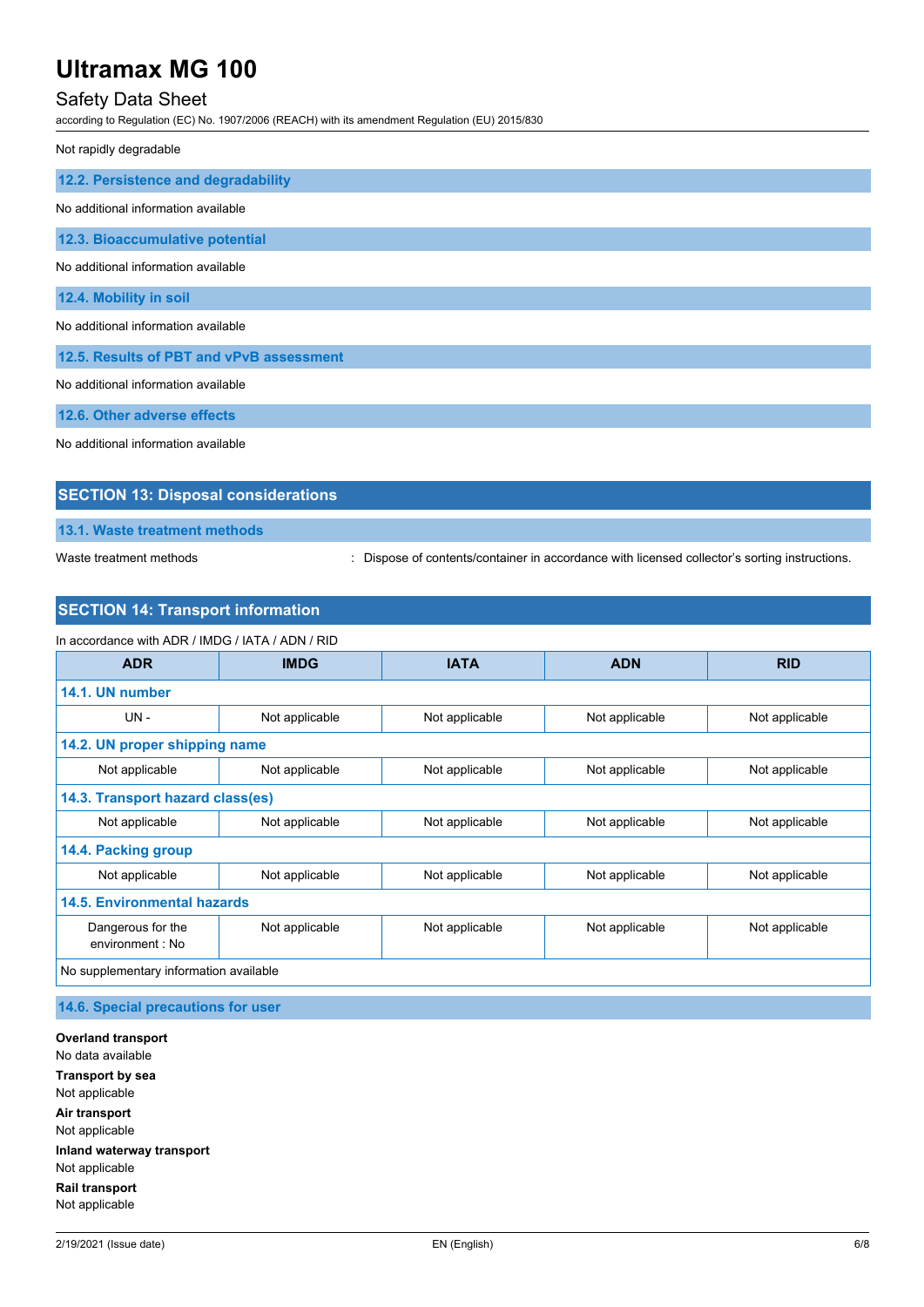# Safety Data Sheet

according to Regulation (EC) No. 1907/2006 (REACH) with its amendment Regulation (EU) 2015/830

### **14.7. Transport in bulk according to Annex II of Marpol and the IBC Code**

# Not applicable

## **SECTION 15: Regulatory information**

**15.1. Safety, health and environmental regulations/legislation specific for the substance or mixture**

### **15.1.1. EU-Regulations**

Contains no REACH substances with Annex XVII restrictions

Contains no substance on the REACH candidate list

Contains no REACH Annex XIV substances

Contains no substance subject to Regulation (EU) No 649/2012 of the European Parliament and of the Council of 4 July 2012 concerning the export and import of hazardous chemicals.

Contains no substance subject to Regulation (EU) No 2019/1021 of the European Parliament and of the Council of 20 June 2019 on persistent organic pollutants

## **15.1.2. National regulations**

No additional information available

**15.2. Chemical safety assessment**

No chemical safety assessment has been carried out

## **SECTION 16: Other information**

| Abbreviations and acronyms: |                                                                                                 |
|-----------------------------|-------------------------------------------------------------------------------------------------|
| <b>ADN</b>                  | European Agreement concerning the International Carriage of Dangerous Goods by Inland Waterways |
| <b>ADR</b>                  | European Agreement concerning the International Carriage of Dangerous Goods by Road             |
| <b>ATE</b>                  | <b>Acute Toxicity Estimate</b>                                                                  |
| <b>BCF</b>                  | <b>Bioconcentration factor</b>                                                                  |
| <b>BLV</b>                  | <b>Biological limit value</b>                                                                   |
| <b>BOD</b>                  | Biochemical oxygen demand (BOD)                                                                 |
| COD                         | Chemical oxygen demand (COD)                                                                    |
| <b>DMEL</b>                 | Derived Minimal Effect level                                                                    |
| <b>DNEL</b>                 | Derived-No Effect Level                                                                         |
| EC-No.                      | European Community number                                                                       |
| <b>EC50</b>                 | Median effective concentration                                                                  |
| <b>EN</b>                   | European Standard                                                                               |
| <b>IARC</b>                 | International Agency for Research on Cancer                                                     |
| <b>IATA</b>                 | International Air Transport Association                                                         |
| <b>IMDG</b>                 | International Maritime Dangerous Goods                                                          |
| <b>LC50</b>                 | Median lethal concentration                                                                     |
| LD50                        | Median lethal dose                                                                              |
| <b>LOAEL</b>                | Lowest Observed Adverse Effect Level                                                            |
| <b>NOAEC</b>                | No-Observed Adverse Effect Concentration                                                        |
| <b>NOAEL</b>                | No-Observed Adverse Effect Level                                                                |
| <b>NOEC</b>                 | No-Observed Effect Concentration                                                                |